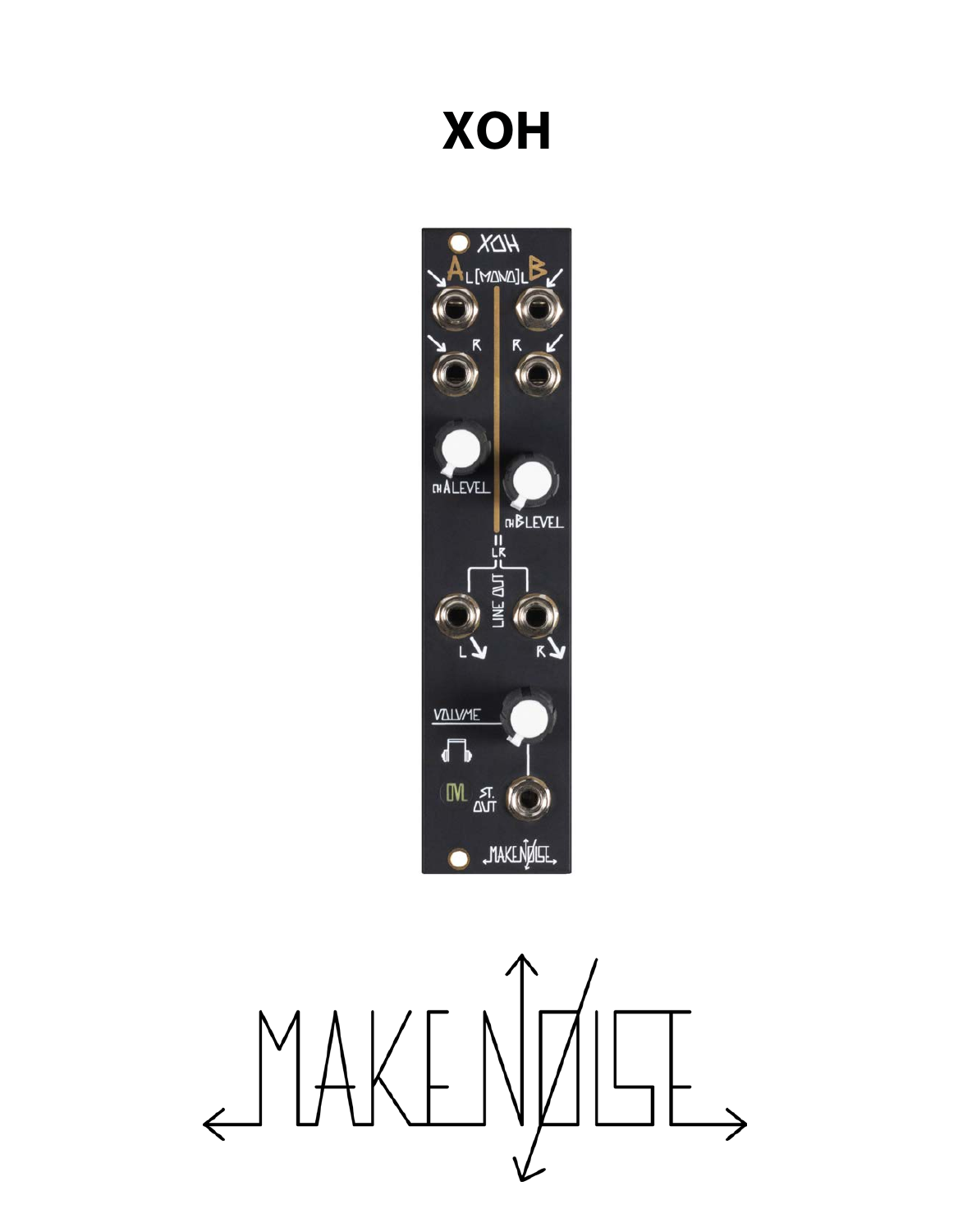# **XOH**

- Limited Warranty 3
- 4 Installation
- 5 Introduction/Overview
- Panel Controls and Inputs/Outputs 6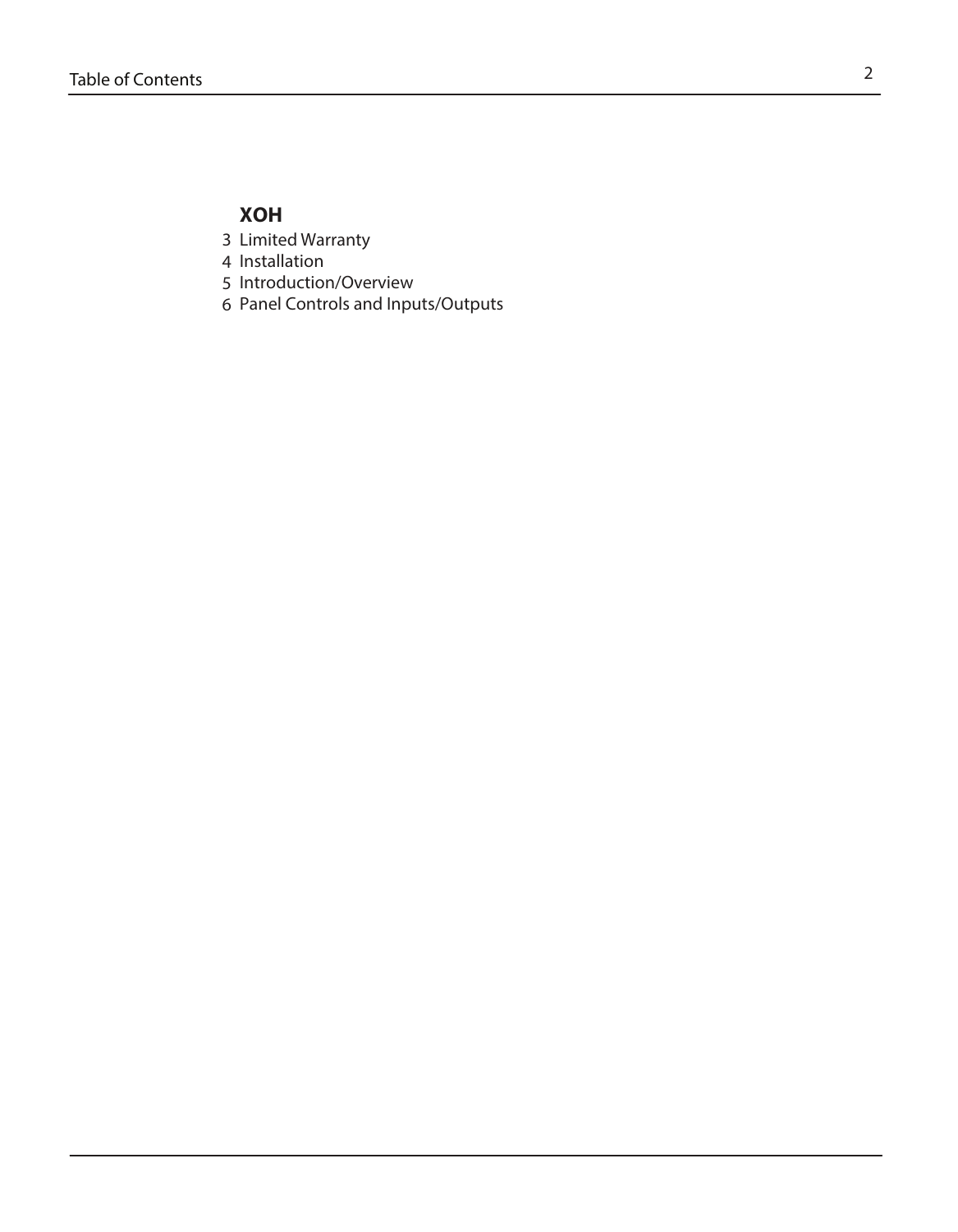## **Limited Warranty** 3

Make Noise warrants this product to be free of defects in materials or construction for a period of one year from the date of purchase (proof of purchase/invoice required).

Malfunction resulting from wrong power supply voltages, backwards or reversed eurorack bus board cable connection, abuse of the product, removing knobs, changing face plates, or any other causes determined by Make Noise to be the fault of the user are not covered by this warranty, and normal service rates will apply.

During the warranty period, any defective products will be repaired or replaced, at the option of Make Noise, on a return-to-Make Noise basis with the customer paying the transit cost to Make Noise.

Make Noise implies and accepts no responsibility for harm to person or apparatus caused through operation of this product.

Please contact technical@makenoisemusic.com with any questions, Return To Manufacturer Authorization, or any needs & comments.

#### http://www.makenoisemusic.com



**About This Manual:** Written by Walker Farrell and Tony Rolando Photos by Lewis Dahm

**XOH Hardware Design:** Tony Rolando

Special Thanks to the Beta Testers!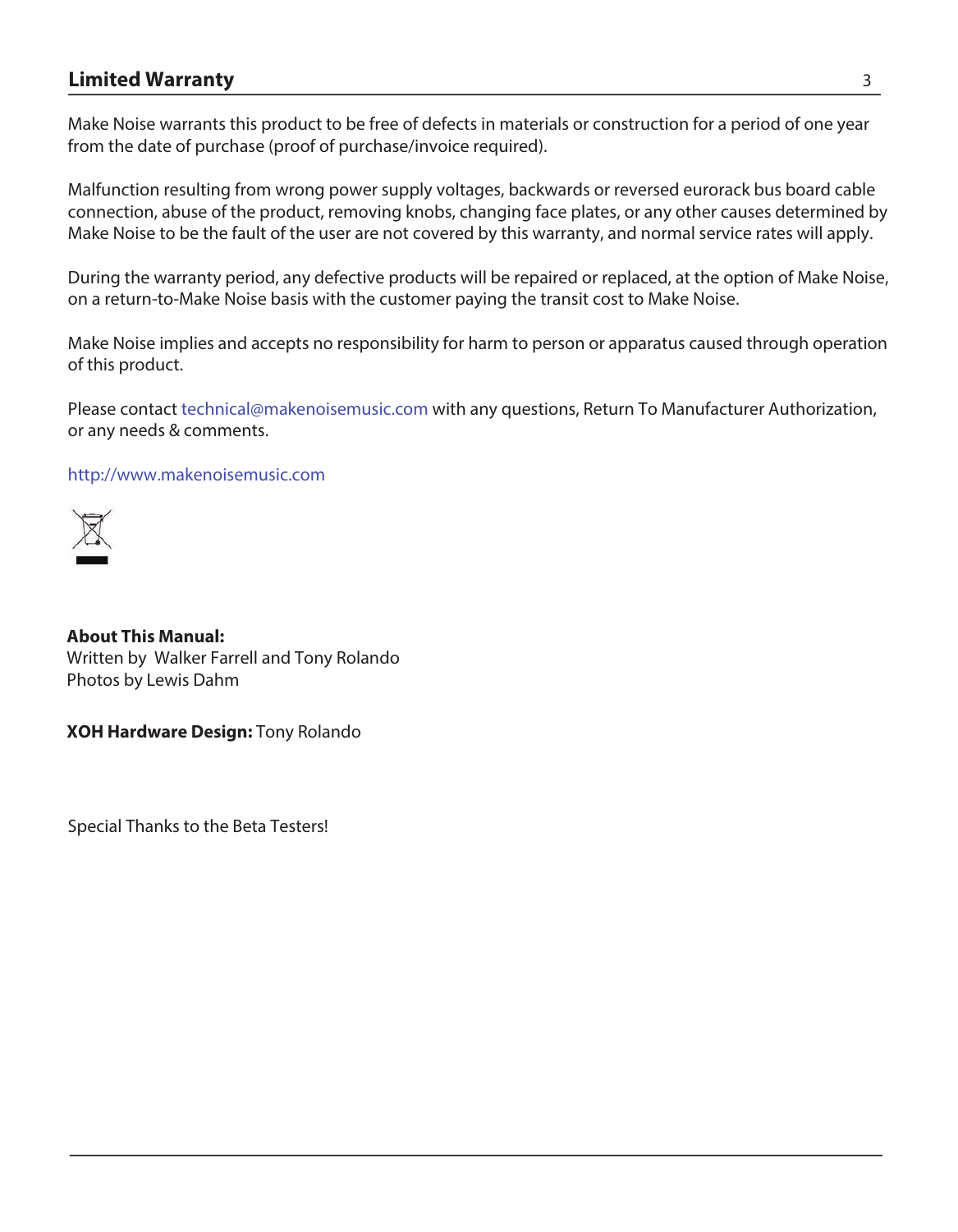# **Electrocution hazard!**

Always turn the Eurorack case off and unplug the power cord before plugging or unplugging any Eurorack bus board connection cable. **Do not touch any electrical terminals when attaching any Eurorack bus board cable.** 

The Make Noise XOH is an electronic music module requiring 40mA of +12VDC and 40mA of -12VDC regulated voltage and a properly formatted distribution receptacle to operate. It is designed to be used within the Eurorack format modular synthesizer system.

Go to http://www.makenoisemusic.com/ for examples of Eurorack Systems and Cases.

To install, fnd necessary space in your Eurorack synthesizer case, confrm proper installation of included eurorack bus board connector cable on backside of module (see picture below), plug the bus board connector cable into the Eurorack style bus board, minding the polarity so that the RED stripe on the cable is oriented to the NEGATIVE 12 Volt line on both the module and the bus board. On the Make Noise 6U or 3U Busboard, the NEGATIVE 12 Volt line is indicated by the white stripe.



**Please refer to your case manufacturers' specifcations for location of the Negative supply.**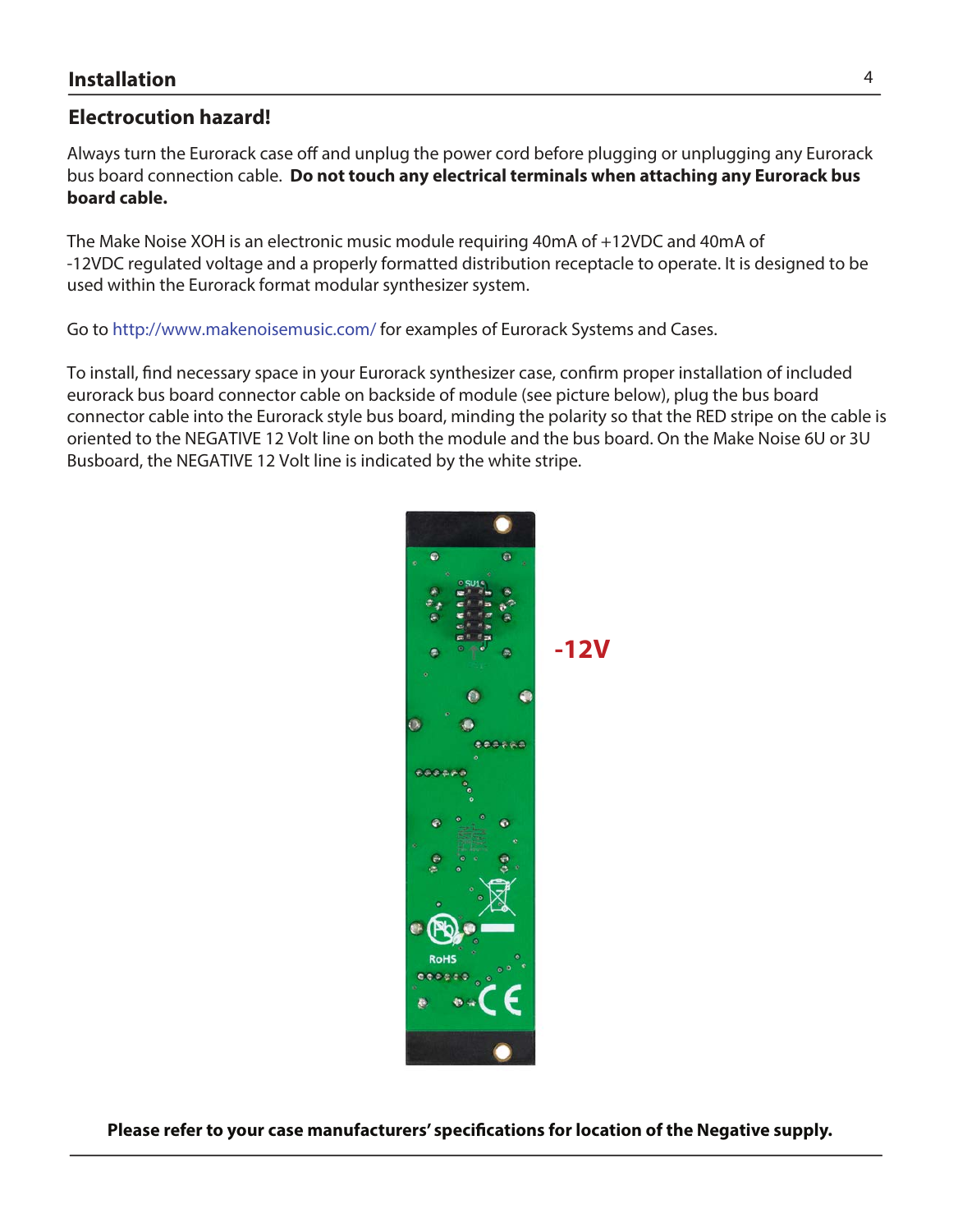### **Overview** 5

XOH (miX Out Headphone) is a stereo mixer, headphone amplifier and output interfacing module for your modular synthesizer. We designed it to work well within our forthcoming stereophonic modular systems which feature our stereo modules such as the QPAS, X-PAN, Morphagene, Erbe Verb and Mimeophon.

XOH consists of two stereo input channels, Channel A and Channel B, each with independent Level control; and two identical stereo outputs containing the mix of ChA and ChB: a set of independent line level unity gain left and right outputs, and a TRS headphone output with level control.

The Left input of each stereo input channel is normalled to the Right input for Mono use. Just patch your MONO signal to the Left input and leave the Right input un-patched and you will get the signal patched in the Left channel in both the Left and Right outputs.

The ChA and ChB Level controls allow you to control the blend of two Stereo (or Mono) audio signals from your modular system. They allow XOH function as a simple 2 channel stereo mixer.

The Left and Right Line outputs are optimized for use as Line Level outputs so you do not need to worry about overdriving your Line Level destinations with the hot Modular Level signals typical of a euro-rack modular system. Typical Line Level inputs are the Line inputs on an audio interface, sampler, mixing console or digital recorder.

The Headphone Output Level sets the volume of the TRS Headphone/ Line output. It is clean up to about (3:00), where it will start to overload and clip. The OVL (overload) indicator lights to indicate this clipping. The Headphone Output is a Tip Ring Sleeve jack that provides a Stereo output on a single jack. This output uses the same high quality driver circuit found in the CV Bus and Rosie modules. This output is capable of driving loads typical of Headphones, long cables runs to a mixer, and just about any Line Level Input destination. It is also OK to use this output as a Mono Output by using a Tip Sleeve jack.